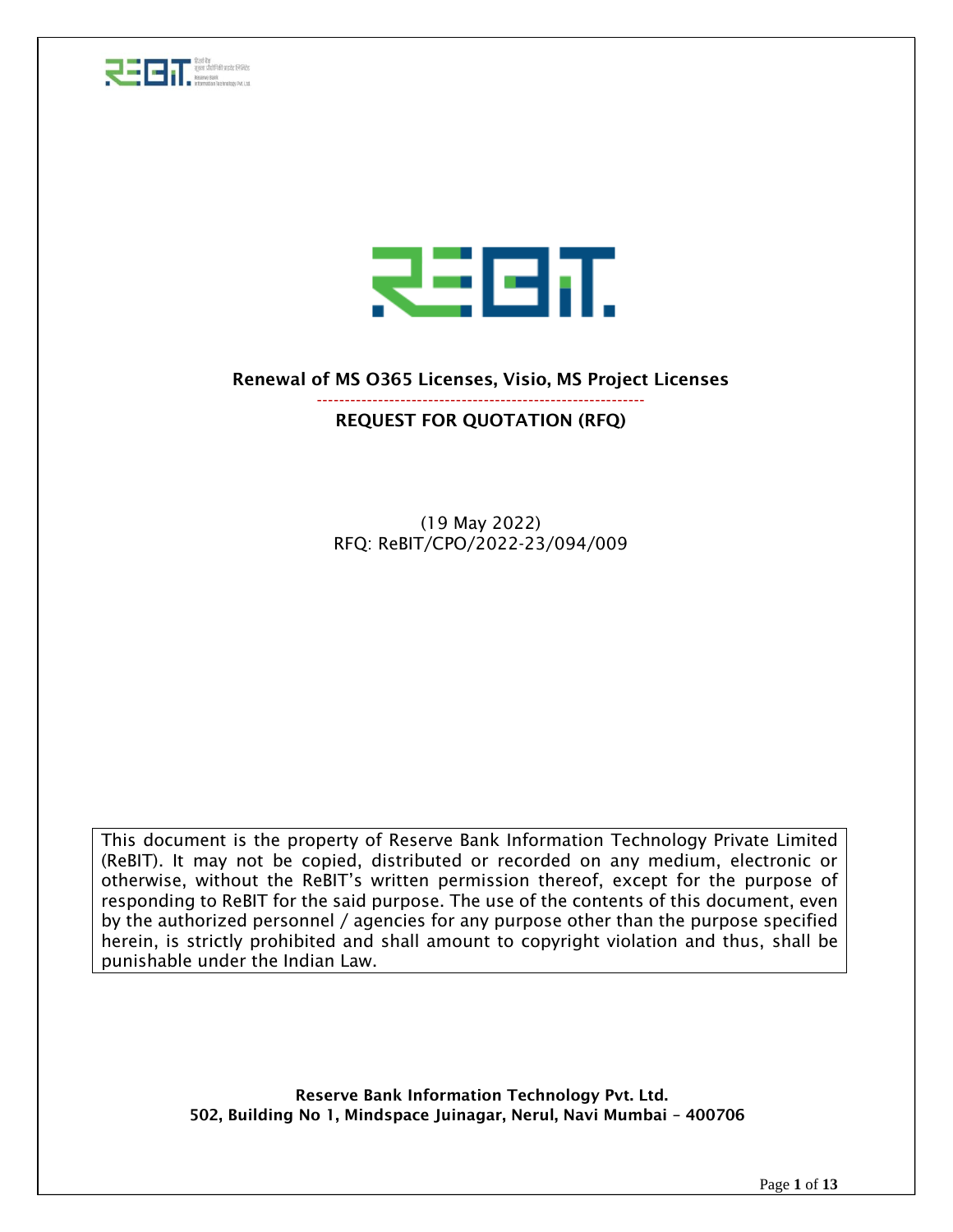

#### Schedule of Events

| Tender inviting authority                                                           | Reserve Bank Information Technology Pvt. Ltd. (ReBIT)                                                                                                                                                                                                                                                    |  |  |
|-------------------------------------------------------------------------------------|----------------------------------------------------------------------------------------------------------------------------------------------------------------------------------------------------------------------------------------------------------------------------------------------------------|--|--|
| RFQ BID reference number                                                            | RFQ: ReBIT/CPO/2022-23/094/009                                                                                                                                                                                                                                                                           |  |  |
| Purpose of RFQ                                                                      | Renewal of MS O365 Licenses, Visio, MS Project Licenses                                                                                                                                                                                                                                                  |  |  |
| Method of selection                                                                 | Selection will be based on Least Cost Method                                                                                                                                                                                                                                                             |  |  |
|                                                                                     | 19-May-2022                                                                                                                                                                                                                                                                                              |  |  |
| Availability of RFQ documents                                                       | RFQ document shall be e-mailed to Microsoft Authorised Resellers,<br>Vendors who have participated in past for similar requirements.                                                                                                                                                                     |  |  |
| Last date and time for<br>submission of pre-bid queries                             | 22-May-2022 up to 15:00 Hrs<br>Queries should be submitted in the format prescribed in this RFQ<br>(Annexure D) and sent to procurement@rebit.org.in                                                                                                                                                     |  |  |
|                                                                                     | 23-May-2022 at 12:00 Hrs                                                                                                                                                                                                                                                                                 |  |  |
| Pre-bid meeting                                                                     | Through Video conferencing.<br>The video conferencing link will be shared with those bidders who are<br>interested to participate in the meeting.                                                                                                                                                        |  |  |
|                                                                                     | The bidders who are interested to participate in the pre-bid meeting are<br>requested to send an e-mail request for the same with their details at<br>procurement@rebit.org.in along with their queries, if any, as per the last<br>date and time specified above for submission of the pre-bid queries. |  |  |
| Date of communication of<br>responses to pre-bid queries<br>and corrigendum, if any | 23-May-2022 through email to the RFQ enquired bidders.                                                                                                                                                                                                                                                   |  |  |
| Last date and time for bid<br>submission (on or before)                             | 30-May-2022 upto 12:00 Hrs through email to procurement@rebit.org.in                                                                                                                                                                                                                                     |  |  |
| <b>Bid opening</b>                                                                  | 30-May-2022 at 15:00 Hrs through video conferencing.                                                                                                                                                                                                                                                     |  |  |
| Proposal validity                                                                   | Proposals must remain valid up to 180 (One hundred and eighty) days<br>from the last date of submission                                                                                                                                                                                                  |  |  |
| Name and address for<br>communication                                               | Head CPO (Centralised Procurement Office), Reserve Bank Information<br>Technology Private Limited, 502, Building No 1, Mindspace Juinagar,<br>Nerul, Navi Mumbai - 400706 Phone No: 022 50233100 / 50233139<br>Email: procurement@rebit.org.in                                                           |  |  |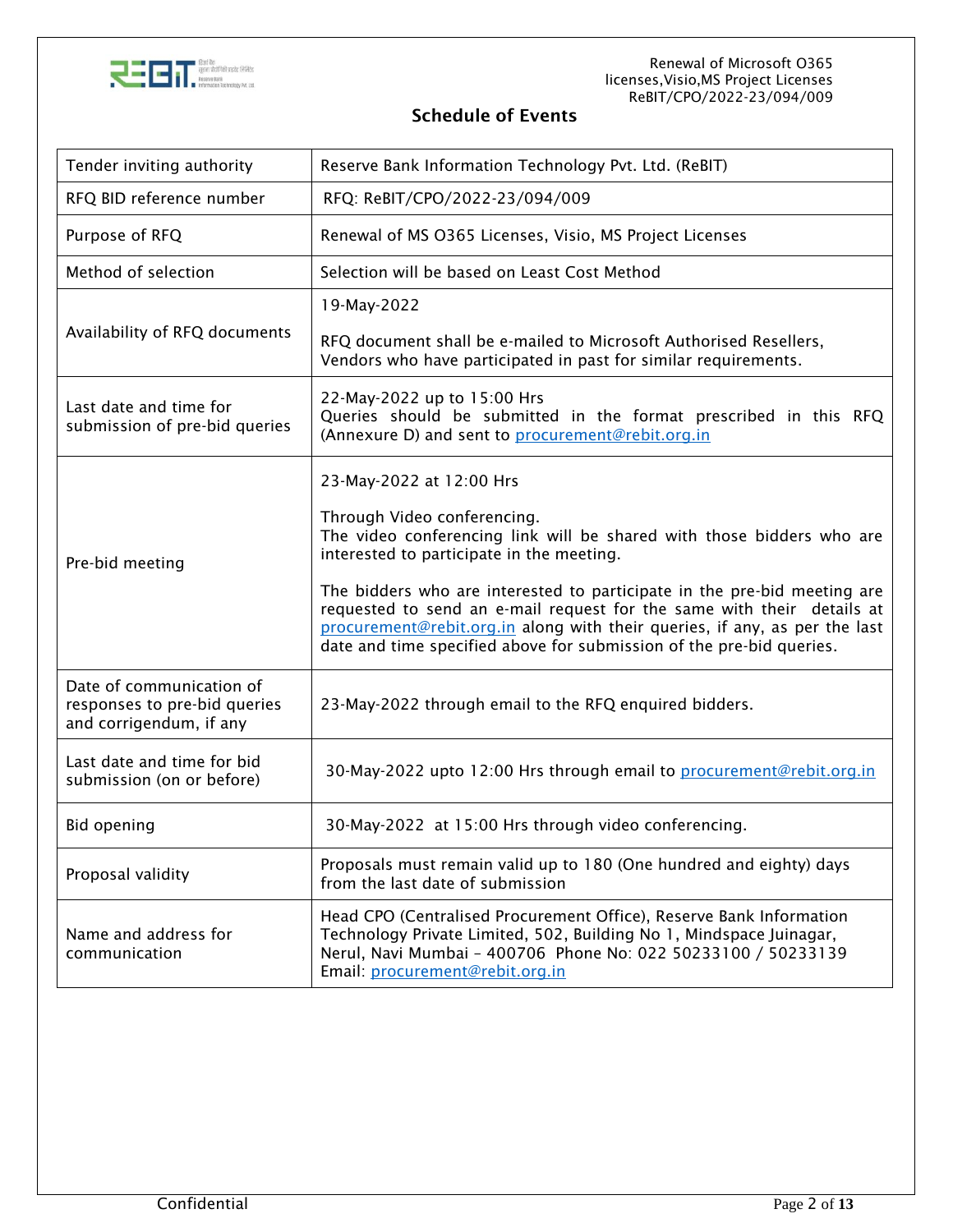

#### **Table of Contents**

| $\mathbf{1}$ . |  |
|----------------|--|
| 2.             |  |
| 3.             |  |
| 4.             |  |
| 5.             |  |
| 6.             |  |
|                |  |
|                |  |
|                |  |
| 7.             |  |
| 8.             |  |
| 9.             |  |
| 10.            |  |
| 11.            |  |
|                |  |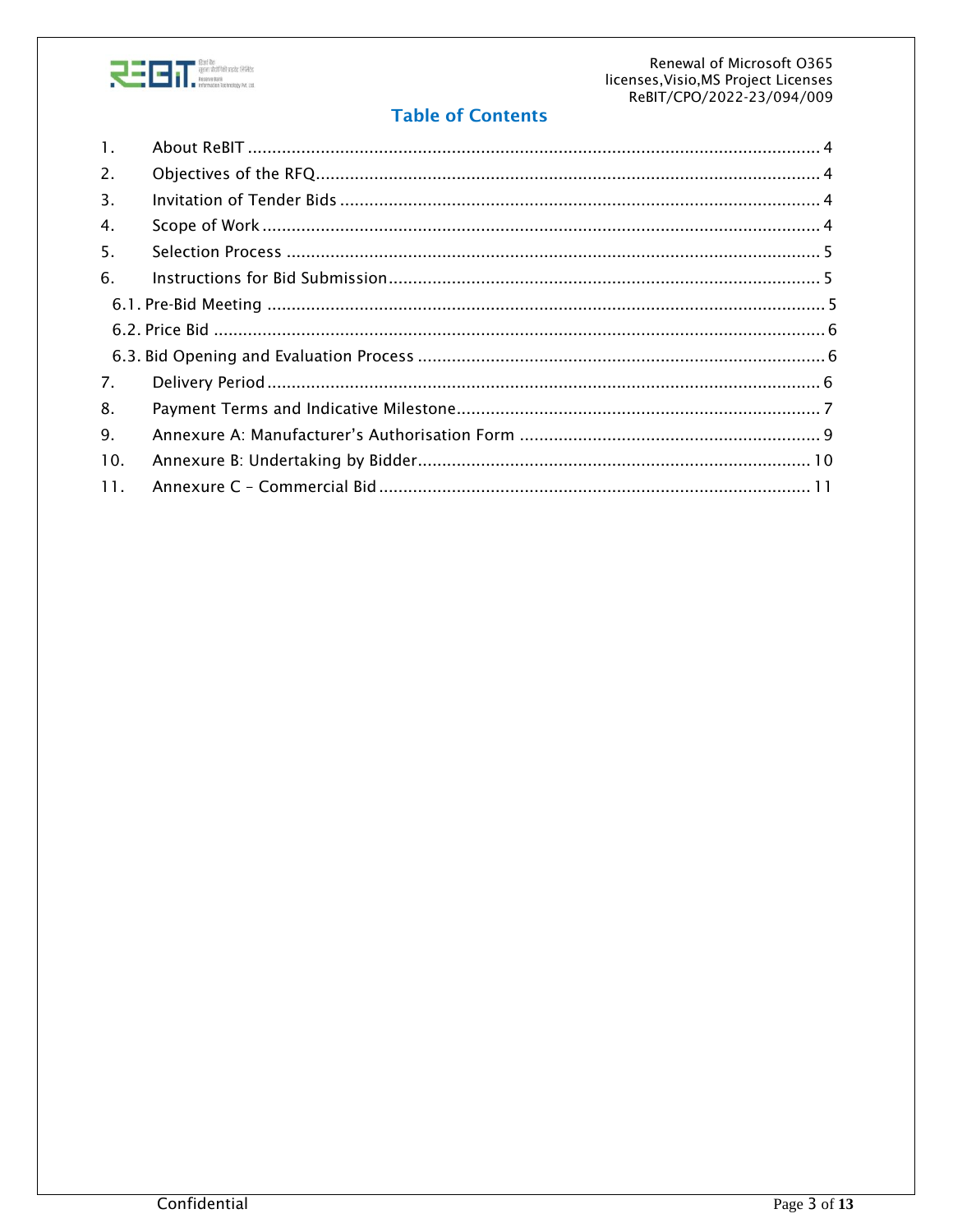

 Renewal of Microsoft O365 licenses,Visio,MS Project Licenses ReBIT/CPO/2022-23/094/009

# <span id="page-3-0"></span>1. About ReBIT

Reserve Bank Information Technology Private Limited (ReBIT) has been set up by the Reserve Bank of India (RBI), to take care of the IT requirements, including the cyber security needs of the Reserve Bank and its regulated entities. ReBIT will act as a catalyst for innovation, big systems and new ideas apart from having the capability to guide the regulated entities in the IT areas of their operations as also for ReBIT's IT related functions and initiatives. Given the need for interoperability and cross-institutional cooperation, ReBIT will effectively participate in setting up of standards to strengthen Reserve Bank's role as regulator. ReBIT is a 100% wholly owned subsidiary of the RBI.

## <span id="page-3-1"></span>2. Objectives of the RFQ

ReBIT intends to procure for renewal of Microsoft 365 Apps for Business licenses(80 licenses) for its operations from Microsoft Authorised Resellers and vendors who have participated for similar requirements in past to ReBIT.

## <span id="page-3-2"></span>3. Invitation of Tender Bids

This RFQ is an invitation for responses from eligible bidders only. No contractual obligation on behalf of ReBIT whatsoever shall arise from the RFQ process unless and until a formal contract is signed & executed by duly authorized official of ReBIT and the successful Bidder. However, until a formal contract is executed, this RFQ together with ReBIT's written acceptance & notification of award shall constitute a binding contract with the successful Bidder.

Bidder(s) are expected to examine all instructions, forms, terms, specifications, and other information in the RFQ document. Failure to furnish any information required by the RFQ document or to submit a bid not substantially responsive to the RFQ document in every respect will be at the Bidder's risk and shall result in the rejection of their bid. The procedure and terms & conditions for submission of bid are enumerated in this RFQ.

Bidders are expected to submit their bids (password protected) through email to [procurement@rebit.org.in](mailto:procurement@rebit.org.in) strictly as per RFQ timelines. *File size should not be more than 10 MB, if it is more than 10 MB then bidder can email multiple files*.

#### <span id="page-3-3"></span>4. Scope of Work

Supply of below Microsoft Products for renewal of licenses.

| Sr. No. | <b>Item Description</b>            | Specifications / Model No.                                                                                                         | Quantity |
|---------|------------------------------------|------------------------------------------------------------------------------------------------------------------------------------|----------|
|         | Microsoft 365 Apps<br>for Business | Microsoft 365 Apps- Outlook, Word,<br>Excel, Powerpoint, OneNote etc<br>(Subscription from June 16, 2022 to<br>February 23, 2023*) | 220      |
|         | Microsoft Visio<br>Online Plan 2   | Subscription from June 10, 2022 to<br>February 23, 2023*                                                                           | 12       |
| 3       | Microsoft Project<br>Plan 3        | Subscription from June 10, 2022 to<br>February 23, 2023*                                                                           | 12       |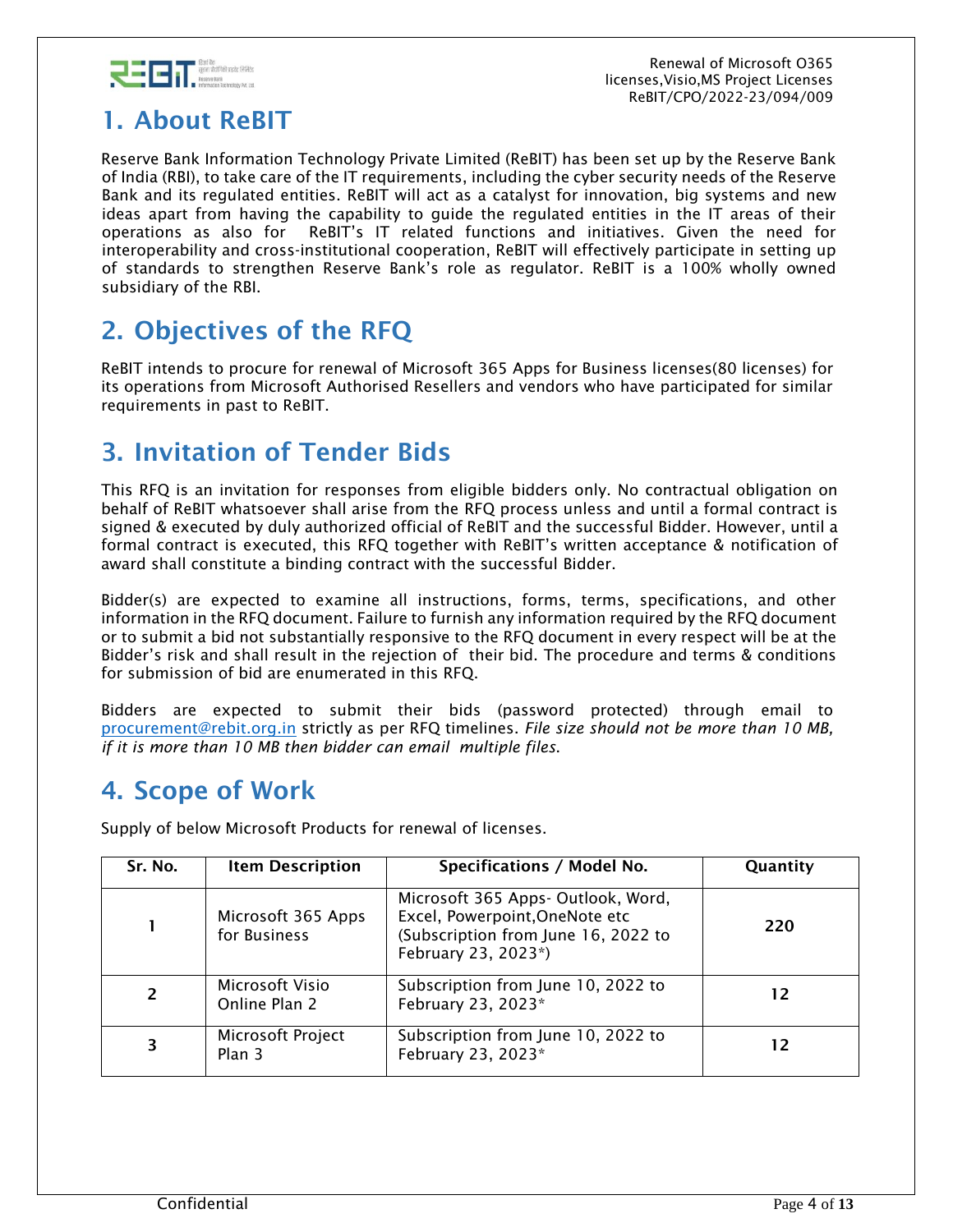

*\* All Subscriptions shall be as per mentioned period to align to co-terminus license arrangement.*

## <span id="page-4-0"></span>5. Selection Process

The contract will be awarded to the successful bidder whose bid is determined to be most responsive and has been evaluated to be the lowest commercial (L1).

The decision of ReBIT shall be final, in this regard. any misrepresentation of facts may lead to outright rejection of the Bid.

## <span id="page-4-1"></span>6. Instructions for Bid Submission

- 1. This RFQ process shall be administered through e-mail specified in Schedule of Events.
- 2. All the necessary documents requested in the RFQ shall be emailed (password protected) to [procurement@rebit.org.in](mailto:procurement@rebit.org.in) as per the Schedule of Events.
- 3. Bidder to submit Manufacturer Authorisation Form / Authorised Partnership Certificate from Microsoft as per Annexure A
- 4. Bidder should not be currently blacklisted from any of the government, semi government institutions, public/ private companies etc. in India and abroad & there is no court case or insolvency proceedings pending against the bidder – Annexure B Declaration is required on bidder's letter head with Authorized signed & stamped.
- 5. Bidder should submit filled Annexure C Commercial Bid with signed by authorized signatory.
- 6. The authorised signatory representing the Bidder shall digitally/Manually sign all proposal documents emailed to ReBIT.
- 7. ReBIT reserves the right to resort to re-tendering without providing any reason whatsoever. ReBIT shall not incur any liability on account of such rejection.
- 8. ReBIT further reserves the right to reject any or all offers based on its own evaluation of the offers received, or based on stability, capabilities, track records, reputation among users and other similar features of a Bidder.
- 9. ReBIT reserves the right to modify any terms, conditions or specifications of RFQ before date and time of submission of bids. Bidder must submit bid documents as per the changes/modifications while submitting the bid. Notification of amendments/corrigendum will be mailed to eligible bidders and will be binding on all Bidders and no separate communication will be issued.
- 10. ReBIT, at its discretion, may extend the deadline for a reasonable period as decided by ReBIT for the submission of bids.
- 11. No query, post pre-bid meeting and clarification shall be allowed.
- 12. Bids received after cut-off date and time will not be considered.

#### <span id="page-4-2"></span>6.1. Pre-Bid Meeting

For the purpose of clarifications of doubts of the Bidders on issues related to the RFQ, ReBIT intends to hold a pre-bid meeting on the date & time as indicated in the RFQ. It may be noted that no query of any BIdder shall be entertained / received after the mentioned date. Queries raised by the prospective Bidder(s) and ReBIT's response will be available at ReBIT website. Only authorized representative of Bidder(s) (maximum two) will be allowed to attend the Pre-bid meeting.

Any modification of the RFQ, which may become necessary as a result of the Pre- bid meeting will be made available by ReBIT exclusively through the issue of a Corrigendum which will be mailed to the bidders.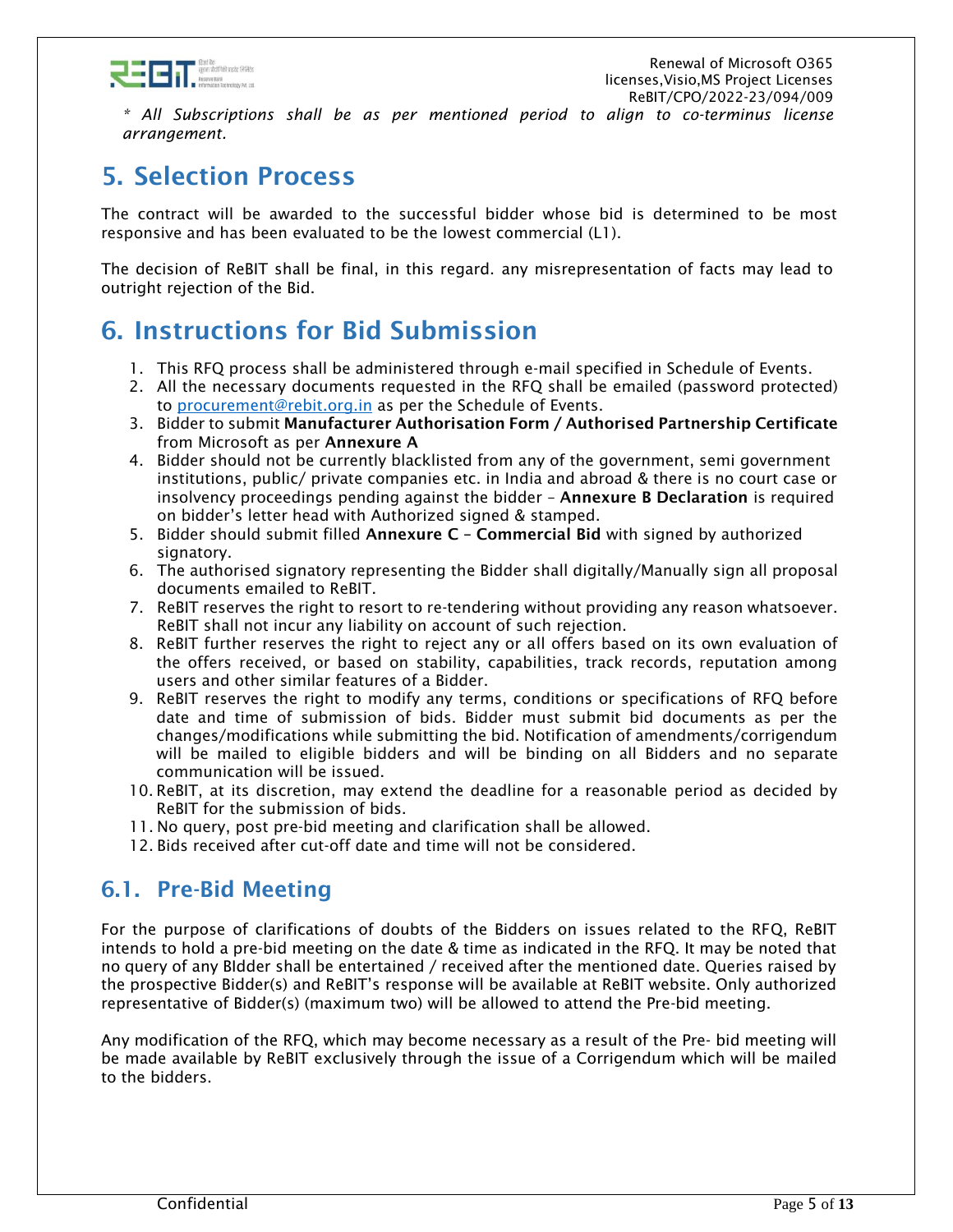

ReBIT shall not be obligated to respond to any or all of the queries. ReBIT may, at its sole discretion, choose to send responses to the pre-bid queries and / or corrigendum through email or any other means

#### <span id="page-5-0"></span>6.2. Price Bid

The Price Bid should include the cost of all the items offered. The suggested directive for Commercial offer is as follows:

- 1. The Price Bid should be submitted as per **Annexure C** by way of entering the values in the format (not in hand written). This must contain all price information, prices should be exclusive of GST & Tax (for all products, services, implementation, certificates etc.). However, all the Tax details to arrive the final payable to vendor should be mentioned in Price Bid.
- 2. The Bidders should not offer any options or any conditional offers to the ReBIT while giving the price information. The offer should strictly be in conformity with the items as specified by ReBIT. No additions or deletions to the Annexure C is allowed. Any deviations may lead to disqualification of the bid.

#### <span id="page-5-1"></span>6.3. Bid Opening and Evaluation Process

- The Bidders shall submit the Commercial bid in the attached format Annexure C. The Bidder is expected to submit the Commercial bid exclusive of the applicable taxes (GST). Taxes and levies as applicable must be indicated in detail separately.
- All the prices quoted shall be in Indian Rupees  $(\vec{z})$ . The quote shall not be subject to any price escalation subsequently. Rate should be quoted against each item separately.
- The price bids shall be opened on the notified date and time and reviewed to determine whether the price bids are substantially responsive.
- Commercial bid valuation shall be considered as below in case of any kind of discrepancy:
	- a. If there is a discrepancy between words and figures, the amount in words shall prevail
	- b. Where there is a discrepancy between the part‐wise quoted amounts and the total quoted amount, the part‐wise rate will govern.
	- c. If there is a discrepancy between percentage and amount, the amount calculated as per the stipulated percentage basis shall prevail
	- d. If there is discrepancy between unit price and total price, the unit price shall prevail
	- e. If there is a discrepancy in the total, the correct total shall be arrived at by ReBIT.
- If a Bidder quotes NIL price  $/$  consideration, the bid shall be treated as unresponsive and will not be considered.
- Bidder with the Lowest Commercial Bid will be selected as successful bidder.

## <span id="page-5-2"></span>7. Delivery Period

Timelines for Supply of Microsoft O365 licenses, Visio & Surface will be strictly as per below table.

| S. No. | <b>Activity</b>                 | Timeline                |
|--------|---------------------------------|-------------------------|
|        | Microsoft 365 Apps for Business | Within 2 days of the PO |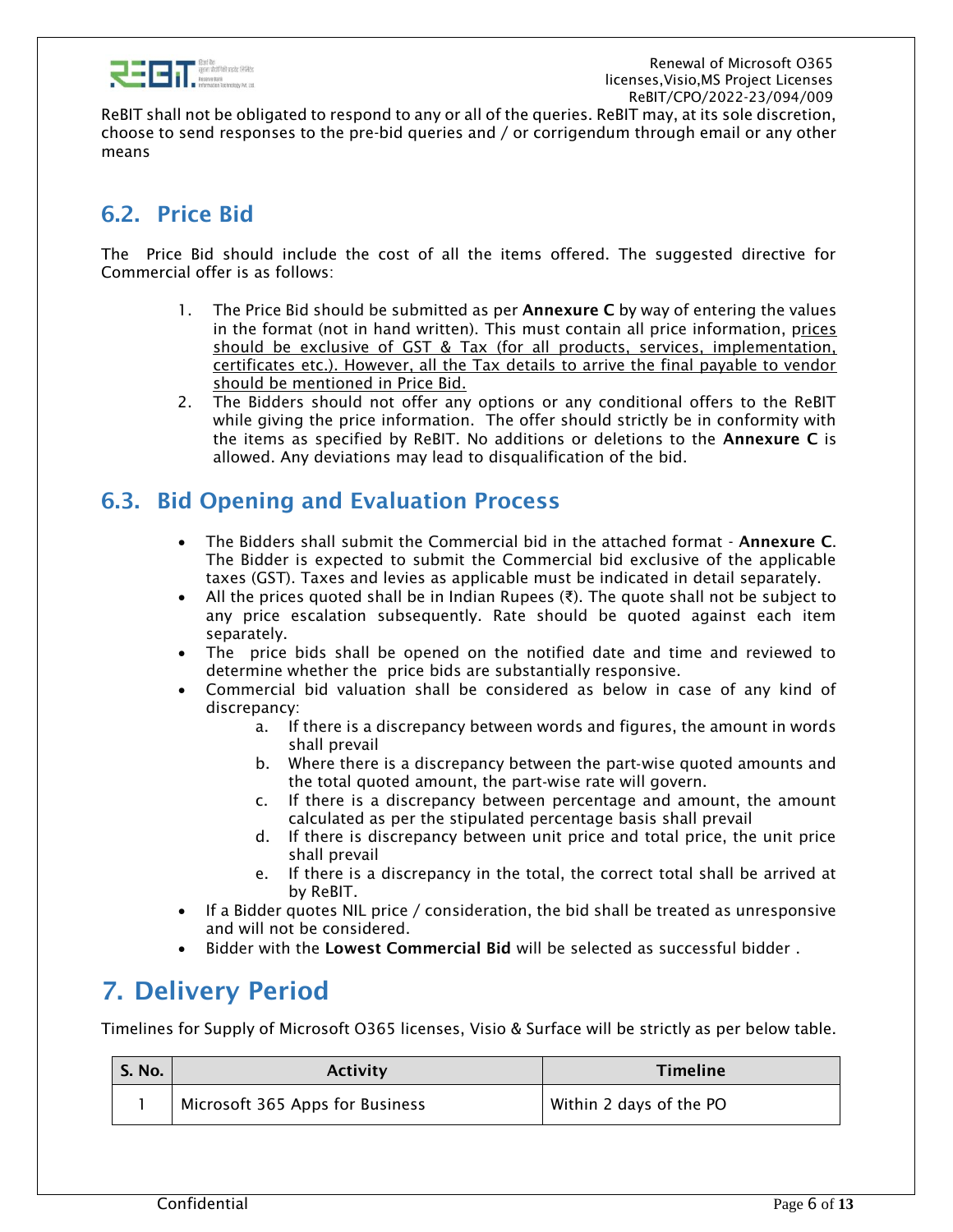

| Microsoft Visio Online Plan 2 | Within 2 days of the PO |
|-------------------------------|-------------------------|
| Microsoft Project Plan 3      | Within 2 days of the PO |

#### 7.1 Liquidated Damages (LD)

If Successful Bidder fails to deliver any or all of the Service(s) / Systems or perform the Services within the time period(s) specified in the RFQ, ReBIT shall, without prejudice to its other rights and remedies under and in accordance with the RFQ, levy Liquidated Damages (LD) from payments, which are due to the Successful Bidder. For calculation of LD:

- i. In case of delay by the Bidder in delivery of licenses, the financial Penalty as per the ReBIT's discretion will be imposed on the Bidder at 1% of the total contract value per week of delay, to the maximum of 10% of the total contract value as per the PO between ReBIT and the successful Bidder.
- ii. ReBIT reserves its right to recover these amounts by any mode such as adjusting from any payments to be made by ReBIT to the company.
- iii. Part of week will be treated as a week for this purpose.
- iv. However, ReBIT may, at its discretion, waive the liquidated damages in case the delay cannot be attributed to the Bidder.
- v. ReBIT will deduct the amount of liquidated damages from the payment due of the same project from the Successful Bidder. ReBIT may also withhold the amount to be recovered from the payment due from other projects held by the same Bidder.
- vi. Any such recovery or liquidated damages shall not in any way relieve the successful Bidder from any of its obligations to complete the works / service(s) or from any other obligations and liabilities under the Contract/Agreement/Purchase Order.
- vii. ReBIT reserves the right to condone the delay, if it is not attributable to the successful Bidder.

If the Successful Bidder fails to complete the due performance of the contract / purchase order in accordance with the specification and conditions of the offer document, ReBIT reserves the right either to cancel the order or to recover a suitable amount as deemed reasonable as Penalty / Liquidated Damage for non-performance.

#### <span id="page-6-0"></span>8. Payment Terms

ReBIT will endeavour to make all payments in relation to the software licenses/subscriptions, delivered to it, based on successful delivery & acceptance by ReBIT of products & licenses, within a period of 45 days from the date of acceptance of invoice by ReBIT.

## 9. Confidentiality

The Bidder must undertake that they shall hold in trust any Information received by them, under the Contract/Purchase Order, and the strictest of confidence shall be maintained in respect of such Information. The Bidder has also to agree:

- i. To maintain and use the Information only for the purposes of the Contract/Agreement and only as permitted by ReBIT
- ii. To only make copies as specifically authorized by the prior written consent of ReBIT and with the same confidential or proprietary notices as may be printed or displayed on the original;
- iii. iv. To treat all Information as Confidential Information.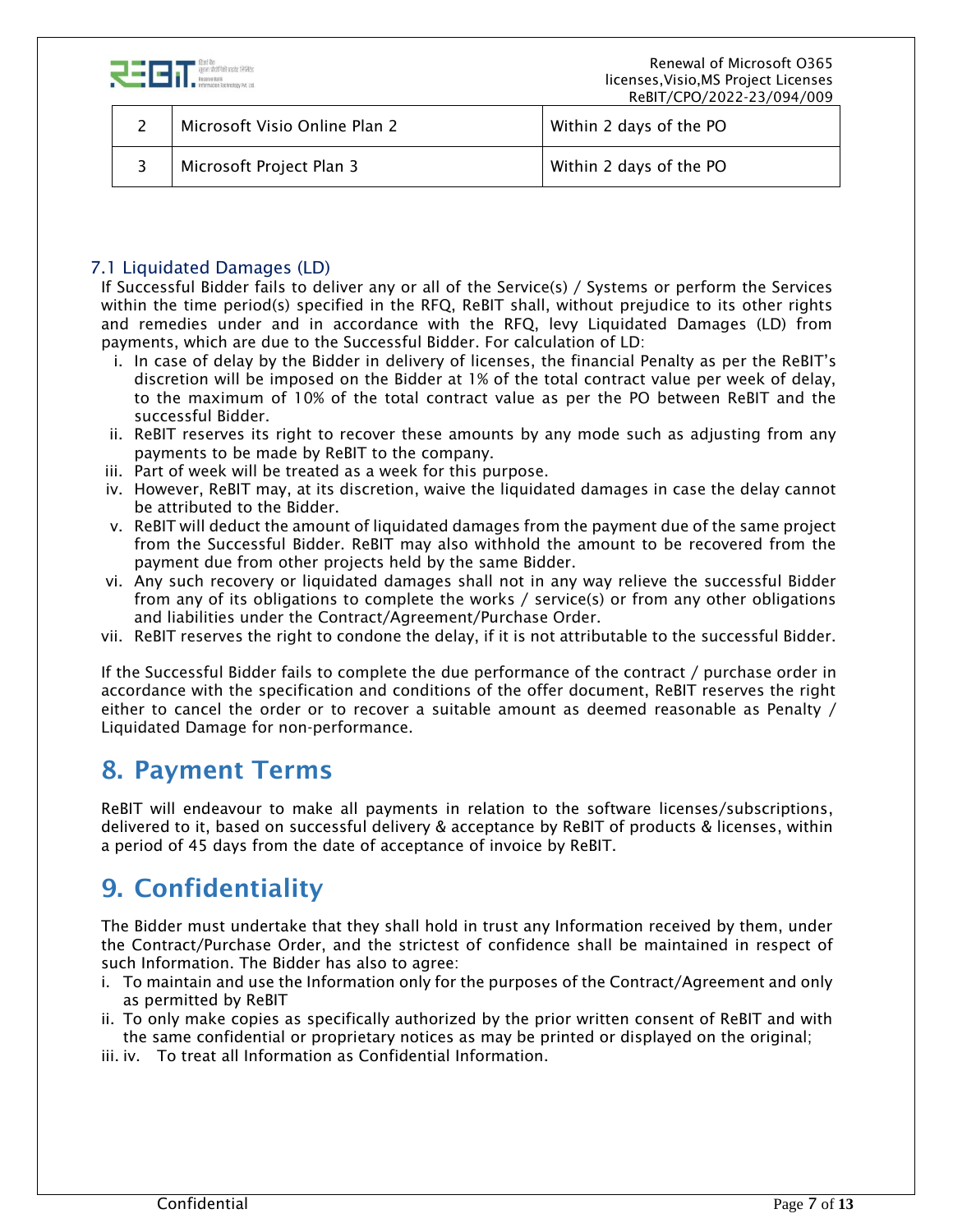

## 10. Tender / RFQ Cancellation

ReBIT reserves the right to cancel the Tender/RFP at any time without assigning any reasons whatsoever.

# 11. Jurisdiction

Notwithstanding anything contained herein above, in case of any dispute, claim and legal action arising out of this RFP, the parties shall be subject to the jurisdiction of courts at Mumbai, Maharashtra State, India only.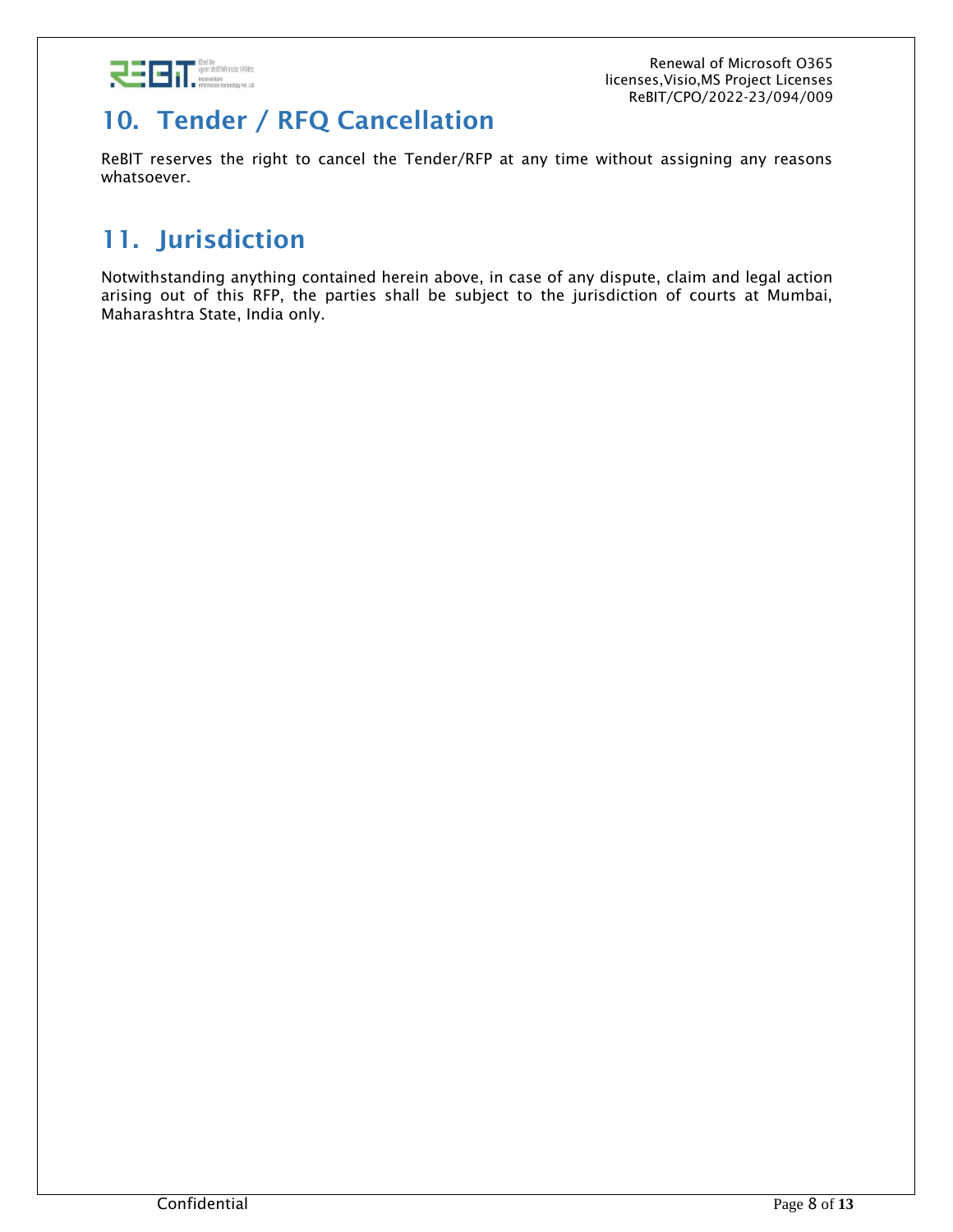

#### <span id="page-8-0"></span>12. Annexure A: Manufacturer's Authorisation Form

(This letter of authority should be on the letterhead of the manufacturer(s) / developer(s) and should be signed by a competent person representing the manufacturer / developer.)

To,

The CEO, Reserve Bank Information Technology Pvt Ltd. (ReBIT), 502, Building No 1, Mindspace, Juinagar, Nerul, Navi Mumbai – 400706

Dear Sir,

We \_\_\_\_\_\_\_\_\_\_\_\_\_\_\_\_\_\_\_\_\_\_\_\_\_\_\_\_\_\_\_\_\_\_\_\_\_\_\_\_\_ who are established and reputed manufacturer / developer of \_\_\_\_\_\_\_\_\_\_\_\_\_\_\_\_\_\_\_\_\_\_\_\_ having organization at\_\_\_\_\_\_\_\_\_ and \_\_\_\_\_\_\_\_\_\_ do hereby authorize M/s \_\_\_\_\_\_\_\_\_\_\_\_\_\_\_\_\_\_\_\_\_\_\_\_\_\_\_\_\_\_\_\_\_\_\_\_\_\_\_\_\_\_\_\_ (Name and address of Agent/Dealer) to offer their quotation, negotiate and conclude the contract with you against the above tender.

We hereby confirm that in case the Bidder is not able to perform obligations as per contract during the contract period, contracted services will be provided by OEM within the stipulated time.

We hereby extend our full guarantee and warranty for the following softwares / products offered by the above firm in response to ReBIT's tender and contract for Renewal of MS O365 Licenses

1. \_\_\_\_\_\_\_\_\_\_\_\_\_\_\_\_\_\_\_\_\_\_\_\_\_\_\_\_\_\_\_\_\_\_\_\_\_\_\_\_\_\_\_\_\_\_\_\_\_\_\_ 2. \_\_\_\_\_\_\_\_\_\_\_\_\_\_\_\_\_\_\_\_\_\_\_\_\_\_\_\_\_\_\_\_\_\_\_\_\_\_\_\_\_\_\_\_\_\_\_\_\_\_\_ 3. \_\_\_\_\_\_\_\_\_\_\_\_\_\_\_\_\_\_\_\_\_\_\_\_\_\_\_\_\_\_\_\_\_\_\_\_\_\_\_\_\_\_\_\_\_\_\_\_\_\_\_  $4.$ 

(Please mention the names of the Softwares, Servers, System Softwares, RDBMS, and/or any other suites, as applicable).

Yours faithfully,

(Name) for and on behalf of M/s\_\_\_\_\_\_\_\_\_\_\_\_\_\_\_\_\_\_\_\_ (Name of Manufacturer/Developer)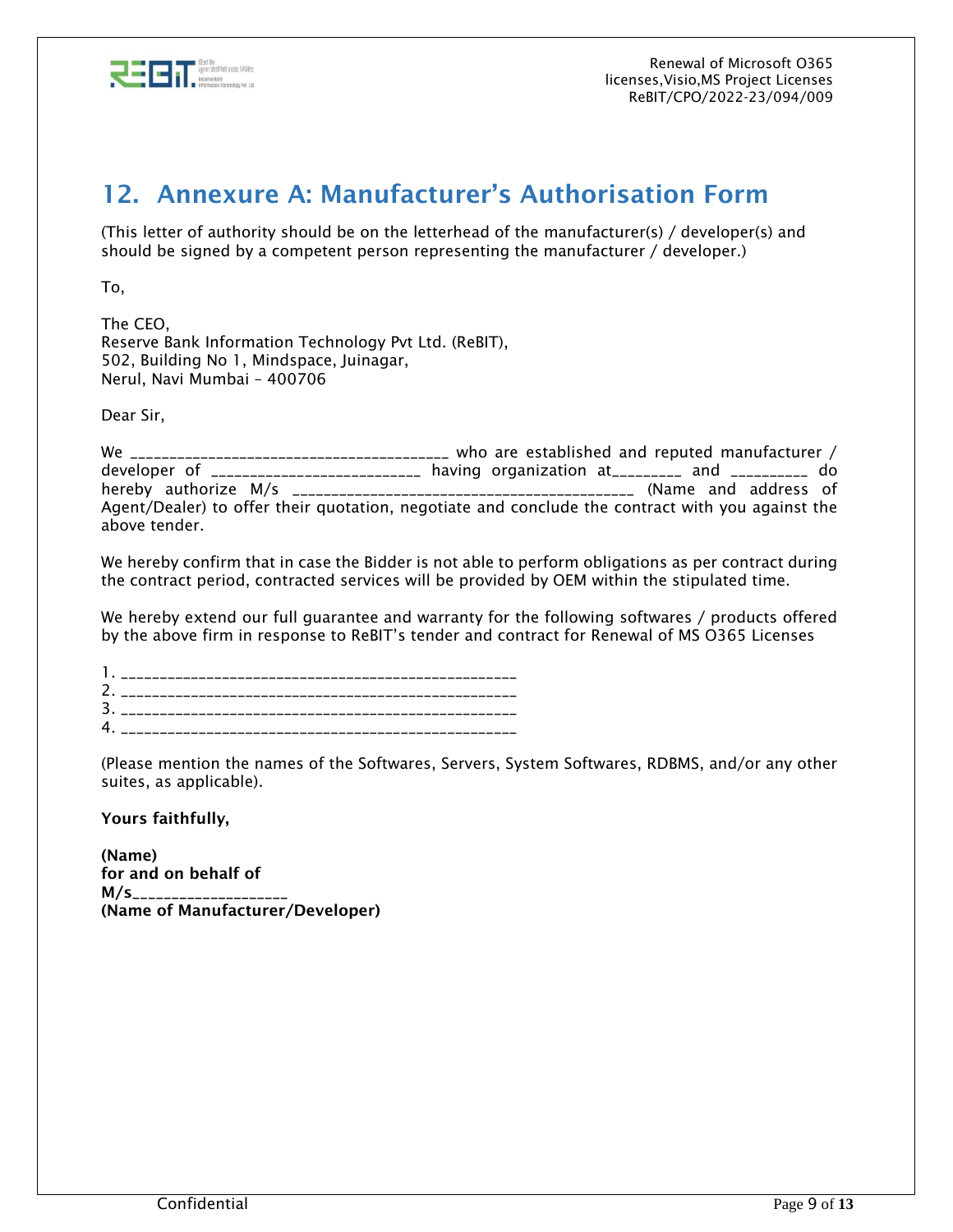

## <span id="page-9-0"></span>13. Annexure B: Undertaking by Bidder

(To be submitted by all Bidders' on their letter head)

Place: Date:

To,

The CEO, Reserve Bank Information Technology Pvt. Ltd. 502, Building No 1, Mindspace Juinagar, Nerul, Navi Mumbai – 400706

We \_\_\_\_\_\_\_\_\_\_\_\_\_\_\_\_\_\_\_\_\_\_\_ (bidder name), hereby undertake that:

1. As on date of submission of tender, we are not blacklisted by the Central Government / any of the State Governments / PSUs in India or any Financial Institution etc in India.

2. We also undertake that we are not involved in any legal case case or insolvency proceedings pending against us.

Yours faithfully,

Authorized Signatories (Name, Designation and Seal of the Company)

Date: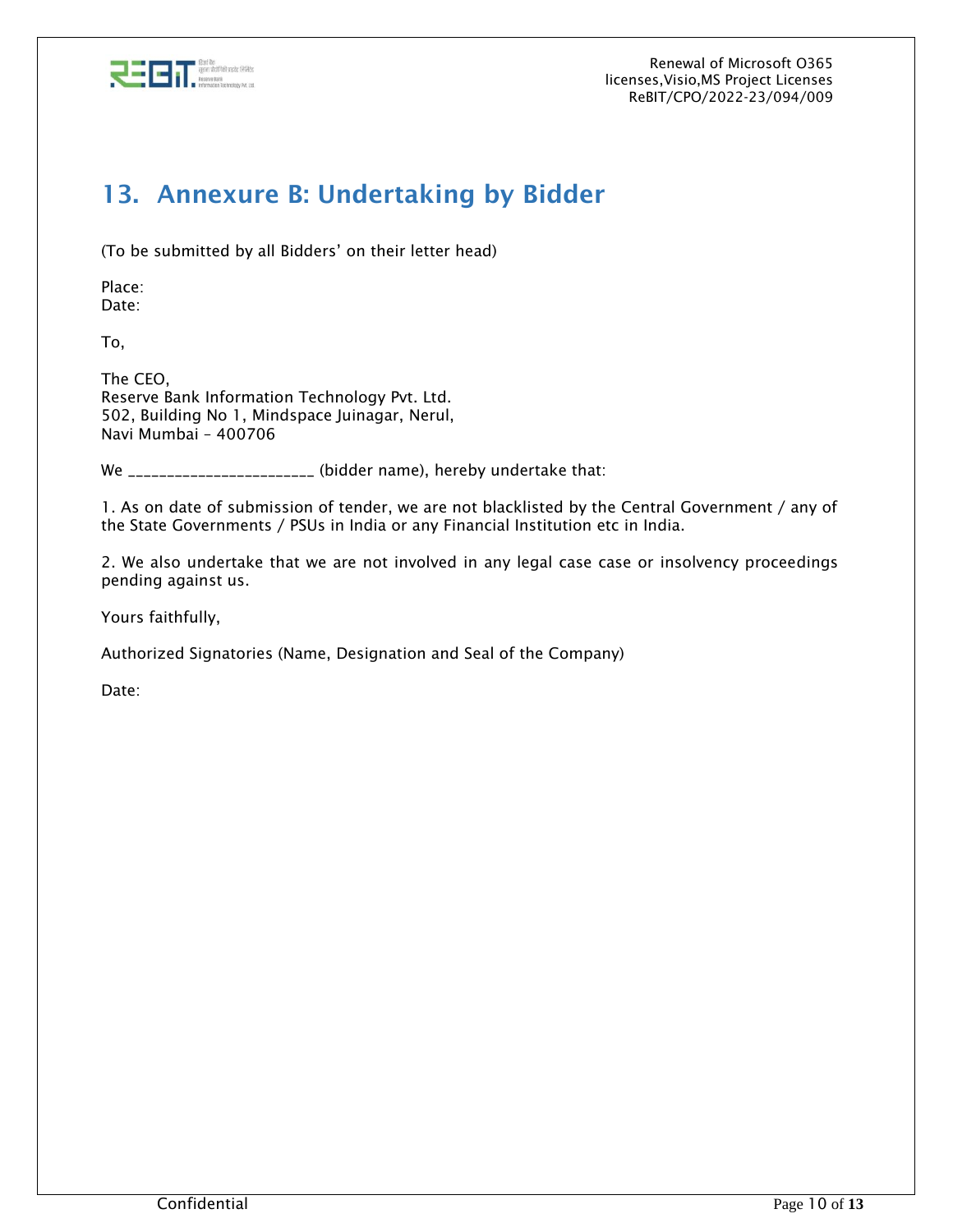

## 14. Annexure C – Commercial Bid

The Financial Proposal must provide a cost breakdown. The format shown below is suggested for use as a guide in preparing the Financial Proposal.

#### (On letterhead of the Bidder)

Total Cost of the Ownership (TCO) should be calculated in below format.

<span id="page-10-0"></span>

| Sr. No.                 | <b>Item Description</b>                                                                          | Quantity | <b>UOM</b> | <b>Unit Cost</b> | <b>Total Cost</b><br>(Excl tax) (Qty<br>X Unit Cost) | GST % | <b>GST</b><br>Amount | <b>Total Amount</b><br>(Incl tax) (Total<br>$Cost + GST$ |
|-------------------------|--------------------------------------------------------------------------------------------------|----------|------------|------------------|------------------------------------------------------|-------|----------------------|----------------------------------------------------------|
|                         | Microsoft 365 Apps<br>for<br>Business(subscription<br>from June 16,2022<br>to February 23, 2023) | 220      | <b>Nos</b> |                  |                                                      |       |                      |                                                          |
| $\overline{2}$          | Microsoft Visio<br>Online Plan 2<br>(subscription from<br>June 10,2022 to<br>February 23, 2023)  | 12       | <b>Nos</b> |                  |                                                      |       |                      |                                                          |
| $\overline{\mathbf{3}}$ | Microsoft Project Plan<br>3 (subscription from<br>June 10,2022 to<br>February 23,2023)           | 12       | <b>Nos</b> |                  |                                                      |       |                      |                                                          |

1. Bidder shall submit quote for Subscription Licenses renewal as mentioned in the scope of work.

2. Bidder has to provide the license cost in INR. GST Rates are to be provided separately.

3. Subscription License Cost shall be overall cost (of products, licenses, certificates etc.) inclusive of all Taxes (whichever is applicable), however exclusive of GST.

4. Bidder shall mention Part Nos / Configuration / Warranty / Guarranty / Support offered by Microsoft for the above items clearly in the proposal note.

Note: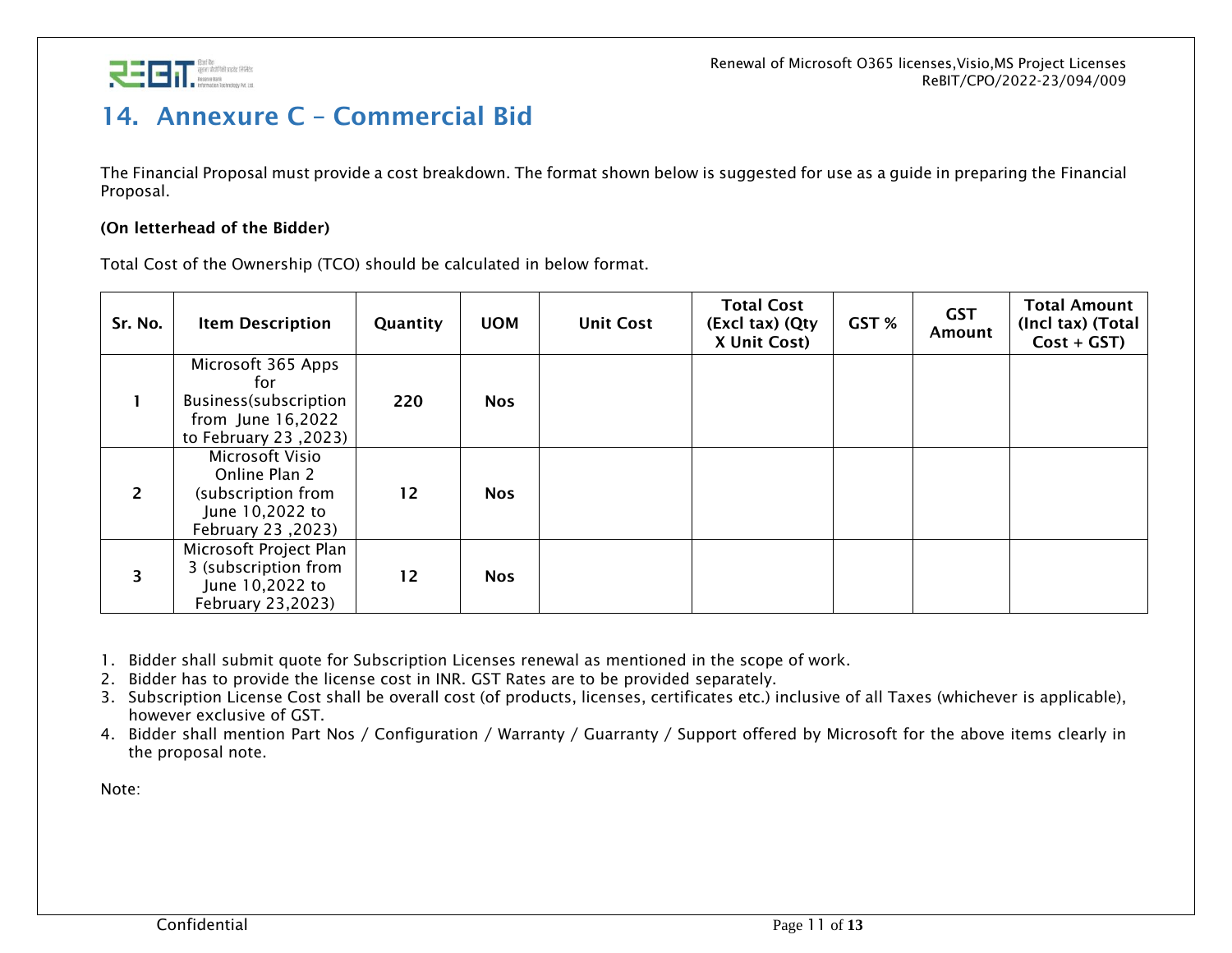

 Renewal of Microsoft O365 licenses,Visio,MS Project Licenses ReBIT/CPO/2022-23/094/009

The fees payable by REBIT to Bidder shall be inclusive of all costs such as insurance, taxes (GST, as per the rates applicable), custom duties, levies, cess, transportation, installation, (collectively referred to as "Taxes") that may be levied, imposed, charged or incurred and REBIT shall pay the fees due under this RFQ and subsequent agreement after deducting any tax deductible at source ("TDS"), as applicable. Any variation in Government levies/ GST/ VAT/ cess/ excise/ custom duty etc. which has been included as part of the price will be borne by the Bidder.

Authorised Signature